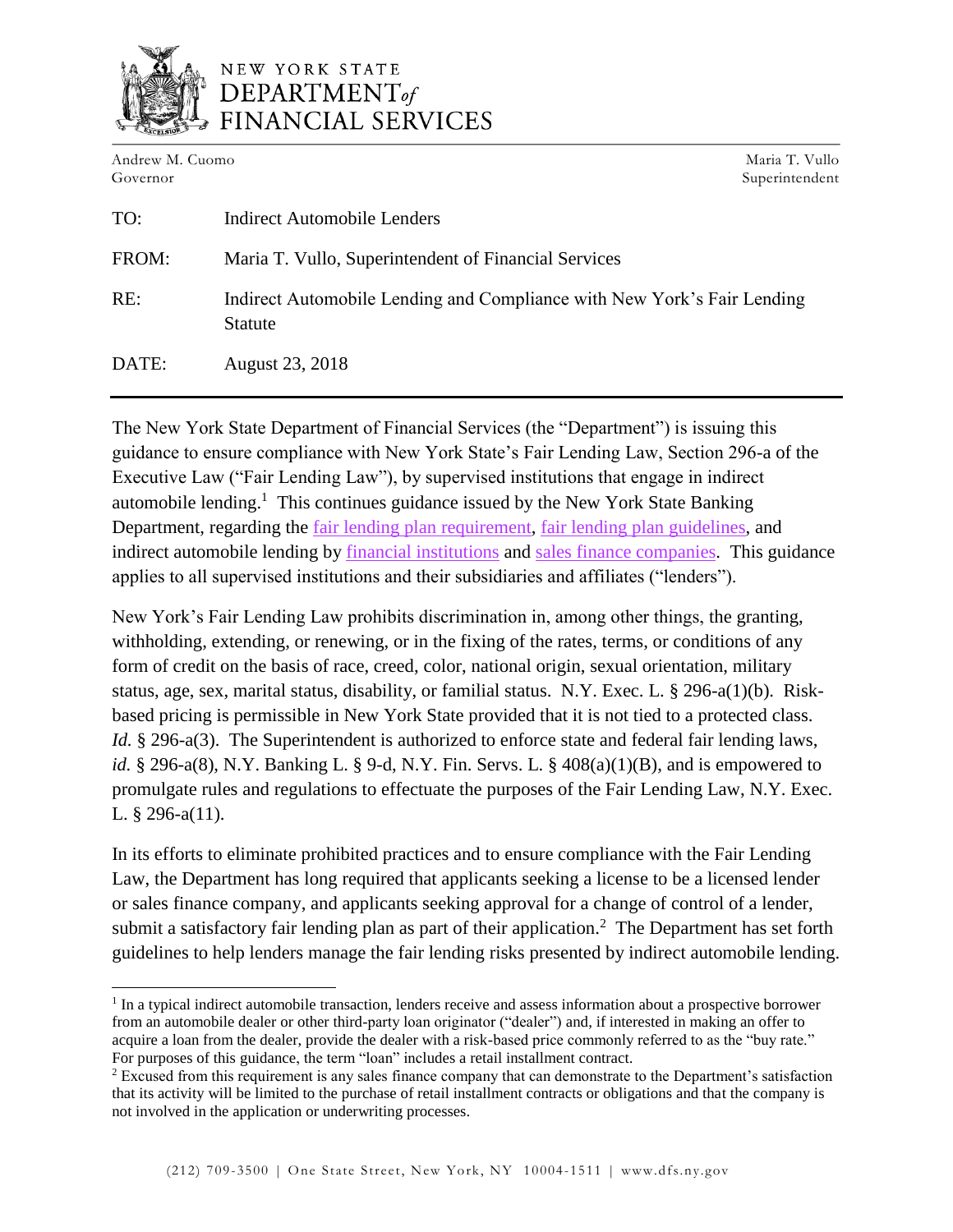As in previous guidance, the Department is providing the following list of actions that lenders should take to develop a fair lending compliance program for indirect automobile lending:

- 1. The lender's Board of Directors and senior management are responsible for developing a fair lending plan and ensuring that the lender's practices comply with the plan's provisions.
- 2. A fair lending compliance program should monitor implementation of the fair lending plan and adherence to the plan's policies and procedures by the lender. Monitoring should, on an on-going basis, address both the lender's application and underwriting processes and its pricing policies.
- 3. The fair lending plan should include a training program for both new hires and current employees, including management and other key personnel. At least semi-annually, lending personnel should receive updates on fair lending issues. Compliance personnel should administer and conduct the training program and participants should certify that they understand and commit to upholding the principles of fair lending laws and the policies and procedures contained in the fair lending plan.
- 4. All consumer applications for a loan that are rejected or withdrawn should receive an automatic and timely review by a higher-level supervisor.
- 5. The principles of the fair lending plan should extend to the lender's refinancing and collection practices.
- 6. The fair lending compliance program should identify actions taken to demonstrate that the lender has taken the appropriate measures to extend the policies and procedures of the fair lending plan to third-party originators of the credit transaction, namely dealers. The lender should obtain written agreements from all dealers with which it has relationships that certify that the dealer acknowledges its responsibility to comply with fair lending laws and the policies and procedures contained in the fair lending plan, to the extent such policies and procedures are applicable to them. Such agreements should be updated regularly.
- 7. The lender's fair lending compliance program and fair lending plan should periodically be reviewed and updated, including by senior management, to ensure that they remain current.

## **Liability of Lenders for Discrimination Resulting from Markup and Compensation Policies**

Like any third-party origination relationship, indirect automobile lending or leasing carries with it the potential for compliance issues due to the actions of the third party. One area of concern for the Department is the potential misuse of the discretion granted to dealers by lenders in the credit transaction.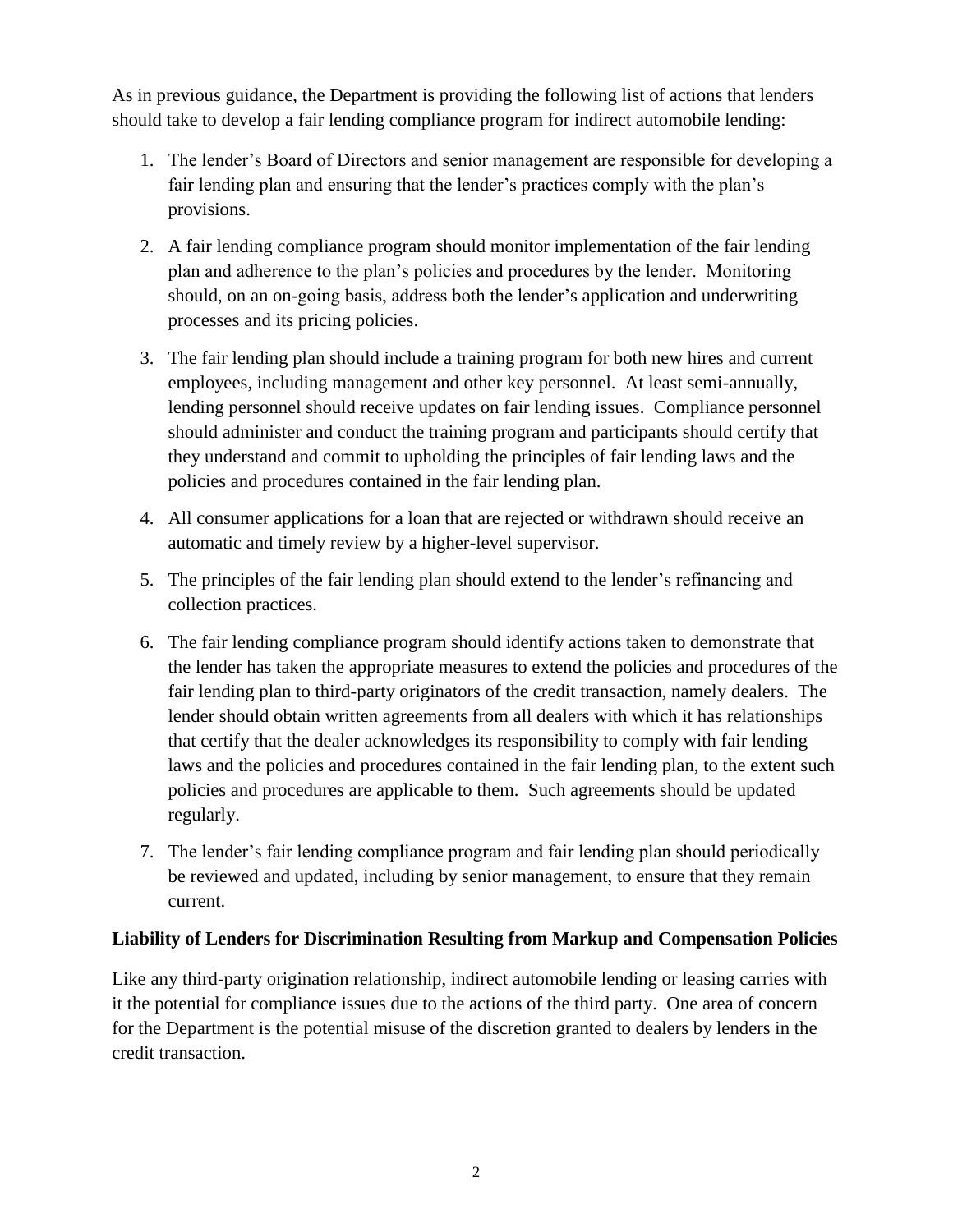It has come to the Department's attention that many lenders permit dealers to exercise discretion and add to the buy rate a "dealer markup" or "dealer overage." The dealer is paid, in whole or in part, the difference between the buy rate and the higher interest rate ultimately charged to the consumer. Dealer markup is an additional source of compensation for dealers. The lender may also receive a portion of the dealer markup. Lenders that permit dealers to markup the buy rate and establish policies governing the amount and availability of dealer markup are potentially liable for pricing disparities on a prohibited basis.

Because dealer markup is part of the credit transaction, it must be charged nondiscriminatorily to comply with the Fair Lending Law. Accordingly, the Department recommends the following compliance actions to address these risks:

- 1. The lender should learn about a dealer and its business practices before entering into a third-party loan origination agreement. The lender should periodically evaluate its relationship with a dealer to determine whether practices need to be revised or the relationship terminated, and make provisions for such evaluations in the lender's compliance procedures.
- 2. The lender should review any policies or procedures a dealer uses when arranging financing for customers and advise the dealer of any areas of weakness or concern.
- 3. The lender should regularly assess its and a dealer's product marketing and advertising strategies to ensure those strategies comply with the principles and provisions of fair lending laws and the fair lending plan.
- 4. The lender should consider reducing dealer discretion by placing limits on dealer markup, or eliminating dealer discretion to markup interest rates by using a different method of dealer compensation, such as a flat fee for each transaction, that does not potentially result in discrimination. Limits on markup do not, however, guarantee protection from fair lending liability.
- 5. The lender should monitor both its whole portfolio and specific dealers for compliance with fair lending policies and procedures. Depending on the size and complexity of the lender, this may require conducting regular statistical and regression analyses of loan data. These analyses can test for potential evidence of discrimination based on prohibited factors in the credit transaction and product pricing. Legitimate reasons for differences in the interest rate include differences in the credit quality between applicants or demonstrable differences in business climate at the time of the offers.
- 6. The lender should take prompt corrective action if it finds any differences in interest rates that are unexplained by objective credit factors, such as restricting or eliminating a dealer's ability to markup, terminating the lender's relationship with a dealer, and providing restitution to affected consumers.